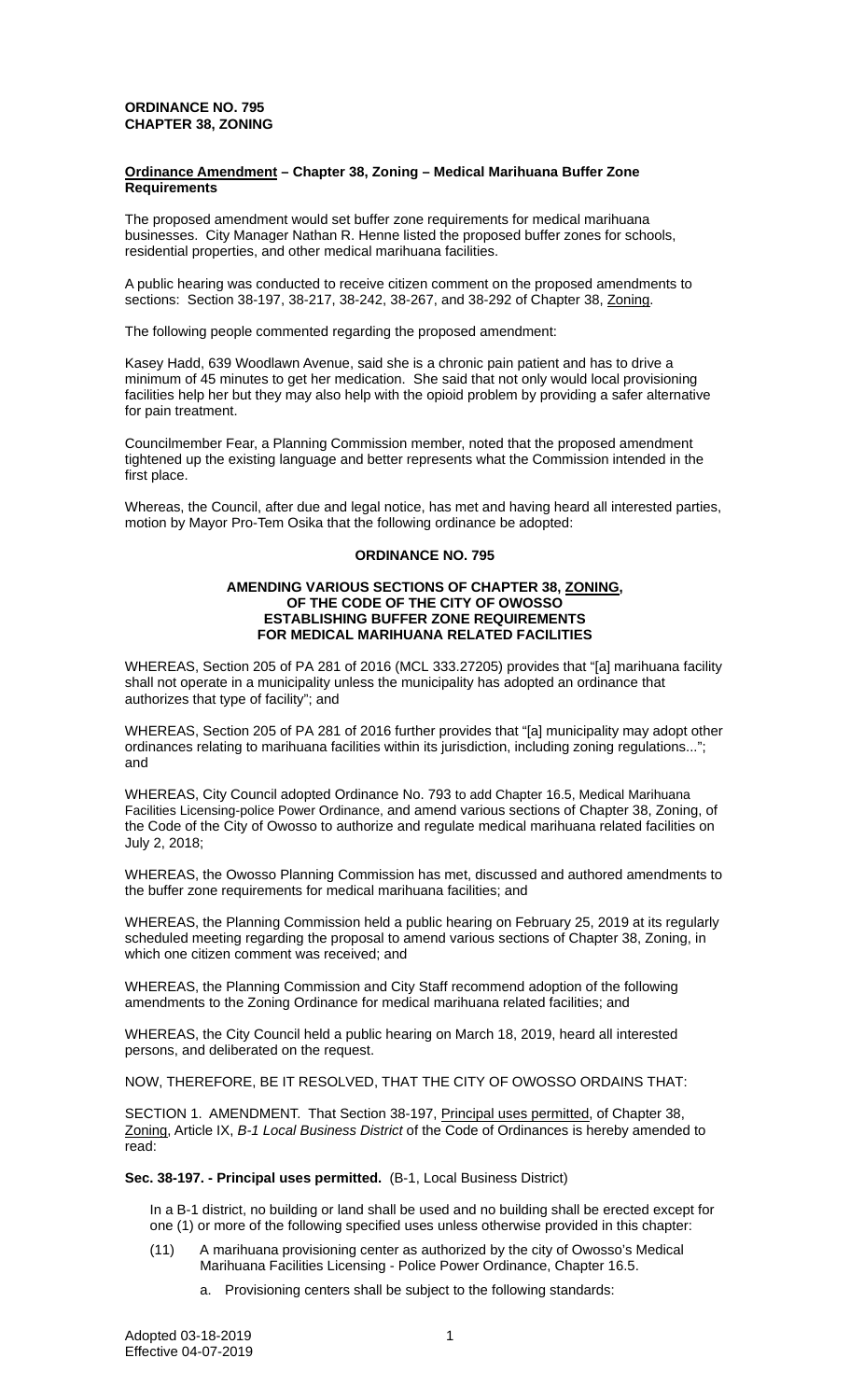- 6. Buffer Zones. A provisioning center may not be located within the distance specified from the uses below as determined by the city of Owosso. Distance shall be measured as stipulated in the Michigan Liquor Control Act.
	- A provisioning center may not be located within 200 feet of the real property comprising or used by a public or private elementary, vocational, or secondary school. The distance between the school building and the provisioning center must be measured along the center line of the street or streets of address between 2 fixed points on the center line determined by projecting straight lines, at right angles to the center line, from the part of the school building nearest to the provisioning center and from the part of the provisioning center nearest to the school building.
	- ii. A provisioning center may not be located within 100 feet of a residentially zoned structure. The distance between the residential zoned structure and the provisioning center must be measured along the center line of the street or streets of address between 2 fixed points on the center line determined by projecting straight lines, at right angles to the center line, from the part of the residentially zoned structure nearest to the provisioning center and from the part of the provisioning center nearest to the residentially zoned structure.
	- iii. A provisioning center may not be located within 100 feet of a vacant residentially zoned parcel. The distance between the residential zoned vacant parcel and the provisioning center must be measured along the center line of the street or streets of address between 2 fixed points on the center line determined by projecting straight lines, at right angles to the center line, from the intersection of the minimum front or rear yard and side yard setback requirement nearest to the provisioning center and from the part of the provisioning center nearest to the intersection of the minimum front or rear yard and side yard setback requirement.
	- iv. No parcel containing a medical marijuana provisioning center shall be located within 100 feet of a parcel on which another medical marijuana provisioning center is located. The distance between two medical marijuana provisioning centers must be measured along the center line of the street or streets of address between 2 fixed points on the center line determined by projecting straight lines, at right angles to the center line, from the nearest part of each provisioning center to the other provisioning center.

SECTION 2. AMENDMENT. That Section 38-217, Principal uses permitted, of Chapter 38, Zoning, Article X, *B-2 Planned Shopping Center District,* of the Code of Ordinances is hereby amended to read:

#### **Sec. 38-217. - Principal uses permitted.** (B-2, Planned Shopping Center District)

In a B-2 district, no building or land shall be used and no building shall be erected except for one (1) or more of the following specified uses unless otherwise provided in this chapter:

- (4) A marihuana provisioning center as authorized by the city of Owosso's Medical Marihuana Facilities Licensing - Police Power authorizing ordinance.
	- a. Provisioning centers shall be subject to the following standards:
		- 6. Buffer Zones. A provisioning center may not be located within the distance specified from the uses below as determined by the city of Owosso. Distance shall be measured as stipulated in the Michigan Liquor Control Act.
			- i. A provisioning center may not be located within 200 feet of the real property comprising or used by a public or private elementary, vocational, or secondary school. The distance between the school building and the provisioning center must be measured along the center line of the street or streets of address between 2 fixed points on the center line determined by projecting straight lines, at right angles to the center line, from the part of the school building nearest to the provisioning center and from the part of the provisioning center nearest to the school building.
			- ii. A provisioning center may not be located within 100 feet of a residentially zoned structure. The distance between the residential zoned structure and the provisioning center must be measured along the center line of the street or streets of address between 2 fixed points on the center line determined by projecting straight lines, at right angles to the center line, from the part of the residentially zoned structure nearest to the provisioning center and from the part of the provisioning center nearest to the residentially zoned structure.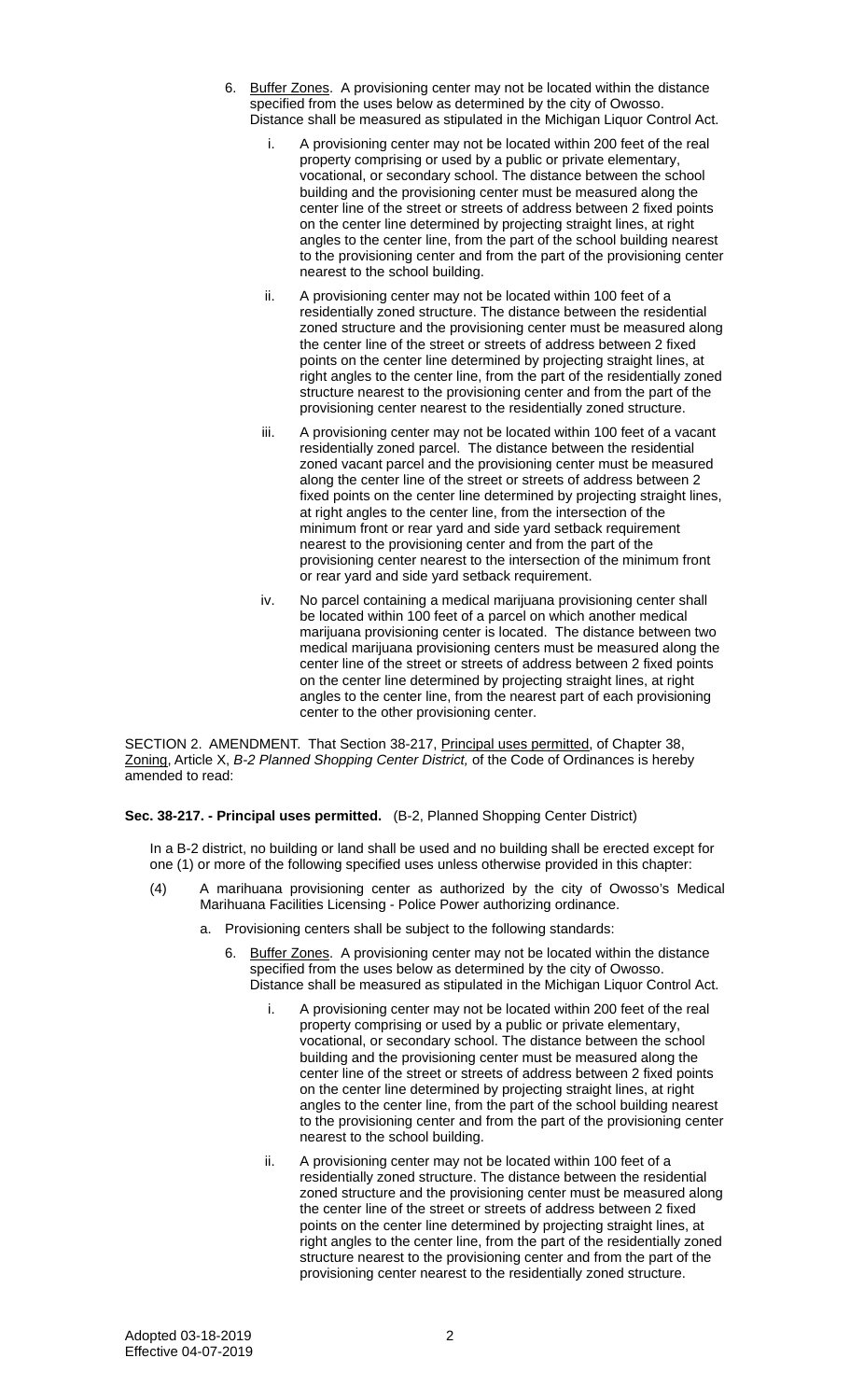- iii. A provisioning center may not be located within 100 feet of a vacant residentially zoned parcel. The distance between the residential zoned vacant parcel and the provisioning center must be measured along the center line of the street or streets of address between 2 fixed points on the center line determined by projecting straight lines, at right angles to the center line, from the intersection of the minimum front or rear yard and side yard setback requirement nearest to the provisioning center and from the part of the provisioning center nearest to the intersection of the minimum front or rear yard and side yard setback requirement.
- iv. No parcel containing a medical marijuana provisioning center shall be located within 100 feet of a parcel on which another medical marijuana provisioning center is located. The distance between two medical marijuana provisioning centers must be measured along the center line of the street or streets of address between 2 fixed points on the center line determined by projecting straight lines, at right angles to the center line, from the nearest part of each provisioning center to the other provisioning center.

SECTION 3. AMENDMENT. That Section 38-242, Principal uses permitted, of Chapter 38, Zoning, Article IX, *B-3 Central Business District* of the Code of Ordinances is hereby amended to read:

## **Sec. 38-242. - Principal uses permitted.** (B-3, Central Business District)

In a B-3 district, no building or land shall be used and no building shall be erected except for one (1) or more of the following specified uses unless otherwise provided in this chapter:

- (9) A marihuana provisioning center as authorized by the city of Owosso's Medical Marihuana Facilities Licensing - Police Power authorizing ordinance.
	- a. Provisioning centers shall be subject to the following standards:
		- 6. Buffer Zones. A provisioning center may not be located within the distance specified from the uses below as determined by the city of Owosso. Distance shall be measured as stipulated in the Michigan Liquor Control Act.
			- i. A provisioning center may not be located within 200 feet of the real property comprising or used by a public or private elementary, vocational, or secondary school. The distance between the school building and the provisioning center must be measured along the center line of the street or streets of address between 2 fixed points on the center line determined by projecting straight lines, at right angles to the center line, from the part of the school building nearest to the provisioning center and from the part of the provisioning center nearest to the school building.
			- ii. A provisioning center may not be located within 100 feet of a residentially zoned structure. The distance between the residential zoned structure and the provisioning center must be measured along the center line of the street or streets of address between 2 fixed points on the center line determined by projecting straight lines, at right angles to the center line, from the part of the residentially zoned structure nearest to the provisioning center and from the part of the provisioning center nearest to the residentially zoned structure.
			- iii. A provisioning center may not be located within 100 feet of a vacant residentially zoned parcel. The distance between the residential zoned vacant parcel and the provisioning center must be measured along the center line of the street or streets of address between 2 fixed points on the center line determined by projecting straight lines, at right angles to the center line, from the intersection of the minimum front or rear yard and side yard setback requirement nearest to the provisioning center and from the part of the provisioning center nearest to the intersection of the minimum front or rear yard and side yard setback requirement.
			- iv. No parcel containing a medical marijuana provisioning center shall be located within 100 feet of a parcel on which another medical marijuana provisioning center is located. The distance between two medical marijuana provisioning centers must be measured along the center line of the street or streets of address between 2 fixed points on the center line determined by projecting straight lines, at right angles to the center line, from the nearest part of each provisioning center to the other provisioning center.

SECTION 4. AMENDMENT. That Section 38-267, Principal uses permitted, of Chapter 38, Zoning, Article XII, *B-4 General Business District* of the Code of Ordinances is hereby amended to read: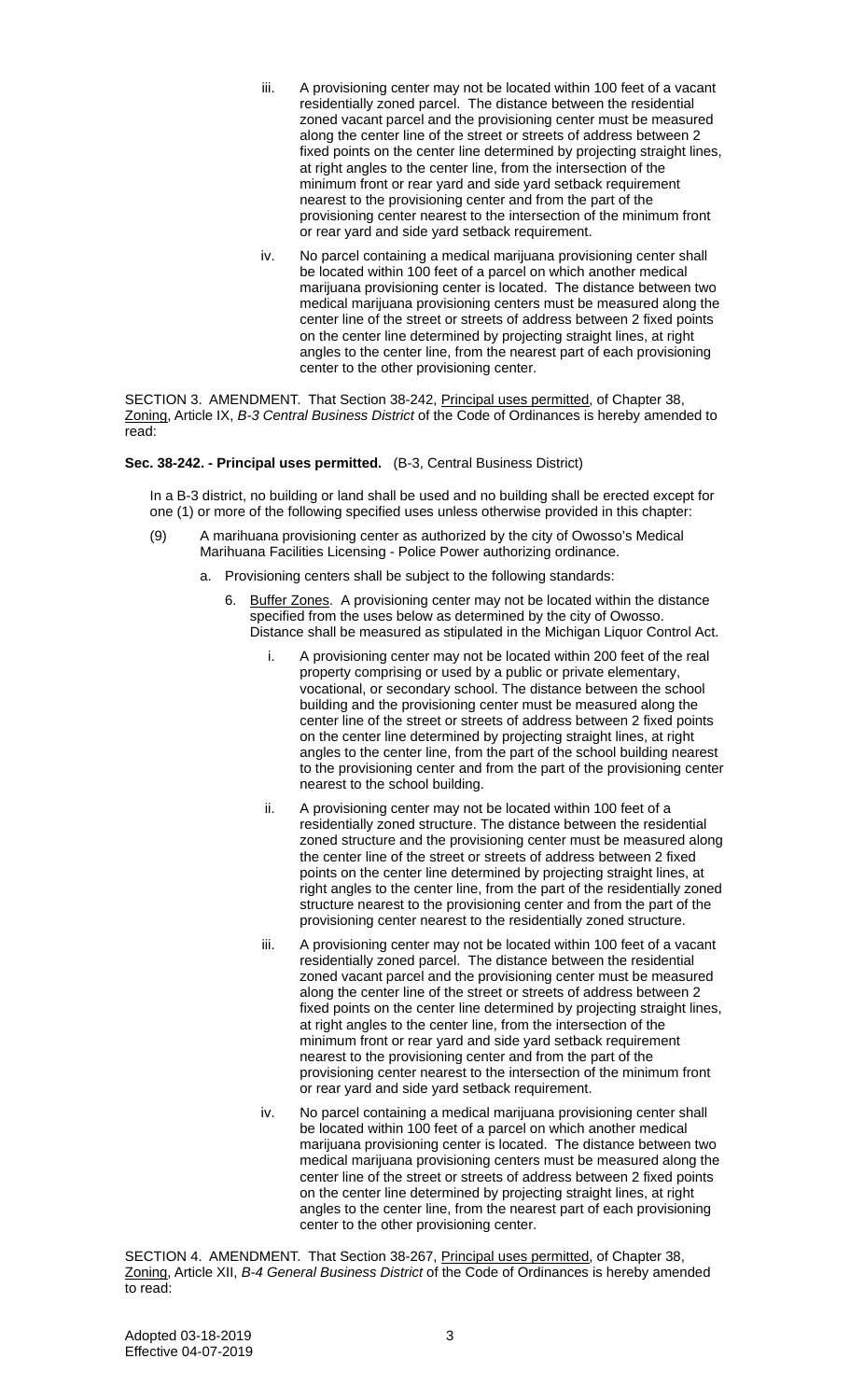## **Sec. 38-267. - Principal uses permitted.** (B-4, General Business District)

In a B-4 district, no building or land shall be used and no building shall be erected except for one (1) or more of the following specified uses unless otherwise provided in this chapter:

- (10) A marihuana provisioning center as authorized by the city of Owosso's Medical Marihuana Facilities Licensing - Police Power authorizing ordinance.
	- a. Provisioning centers shall be subject to the following standards:
		- 6. Buffer Zones. A provisioning center may not be located within the distance specified from the uses below as determined by the city of Owosso. Distance shall be measured as stipulated in the Michigan Liquor Control Act.
			- A provisioning center may not be located within 200 feet of the real property comprising or used by a public or private elementary, vocational, or secondary school. The distance between the school building and the provisioning center must be measured along the center line of the street or streets of address between 2 fixed points on the center line determined by projecting straight lines, at right angles to the center line, from the part of the school building nearest to the provisioning center and from the part of the provisioning center nearest to the school building.
			- ii. A provisioning center may not be located within 100 feet of a residentially zoned structure. The distance between the residential zoned structure and the provisioning center must be measured along the center line of the street or streets of address between 2 fixed points on the center line determined by projecting straight lines, at right angles to the center line, from the part of the residentially zoned structure nearest to the provisioning center and from the part of the provisioning center nearest to the residentially zoned structure.
			- iii. A provisioning center may not be located within 100 feet of a vacant residentially zoned parcel. The distance between the residential zoned vacant parcel and the provisioning center must be measured along the center line of the street or streets of address between 2 fixed points on the center line determined by projecting straight lines, at right angles to the center line, from the intersection of the minimum front or rear yard and side yard setback requirement nearest to the provisioning center and from the part of the provisioning center nearest to the intersection of the minimum front or rear yard and side yard setback requirement.
			- iv. No parcel containing a medical marijuana provisioning center shall be located within 100 feet of a parcel on which another medical marijuana provisioning center is located. The distance between two medical marijuana provisioning centers must be measured along the center line of the street or streets of address between 2 fixed points on the center line determined by projecting straight lines, at right angles to the center line, from the nearest part of each provisioning centers to the other provisioning center.

SECTION 5. AMENDMENT. That Section 38-292, Principal uses permitted, of Chapter 38, Zoning, Article XIII, *I-1 Light Industrial District,* of the Code of Ordinances is hereby amended to read:

### **Sec. 38-292. - Principal uses permitted.** (I-1, Light Industrial District)

In an I-1 district, no building or land shall be used and no building shall be erected except for one (1) or more of the following specified uses unless otherwise provided in this chapter and subject further to the review and approval of the site plan by the planning commission in accordance with section 38-390:

- (11) A marihuana provisioning center as authorized by the city of Owosso's Medical Marihuana Facilities Licensing - Police Power authorizing ordinance.
	- a. Provisioning centers shall be subject to the following standards:
		- 1. Hours. A provisioning center may only sell to consumers or allow consumers to be present in the building space occupied by the provisioning center between the hours of 8:00 a.m. and 9:00 p.m.
		- 2. Indoor Activities. All activities of a provisioning center, including all transfers of marihuana, shall be conducted within the structure and out of public view. A provisioning center shall not have a walk-up window or drive-thru window service.
		- 3. Other Activities. Marihuana and tobacco products shall not be smoked, ingested, or otherwise consumed in the building space occupied by the provisioning center.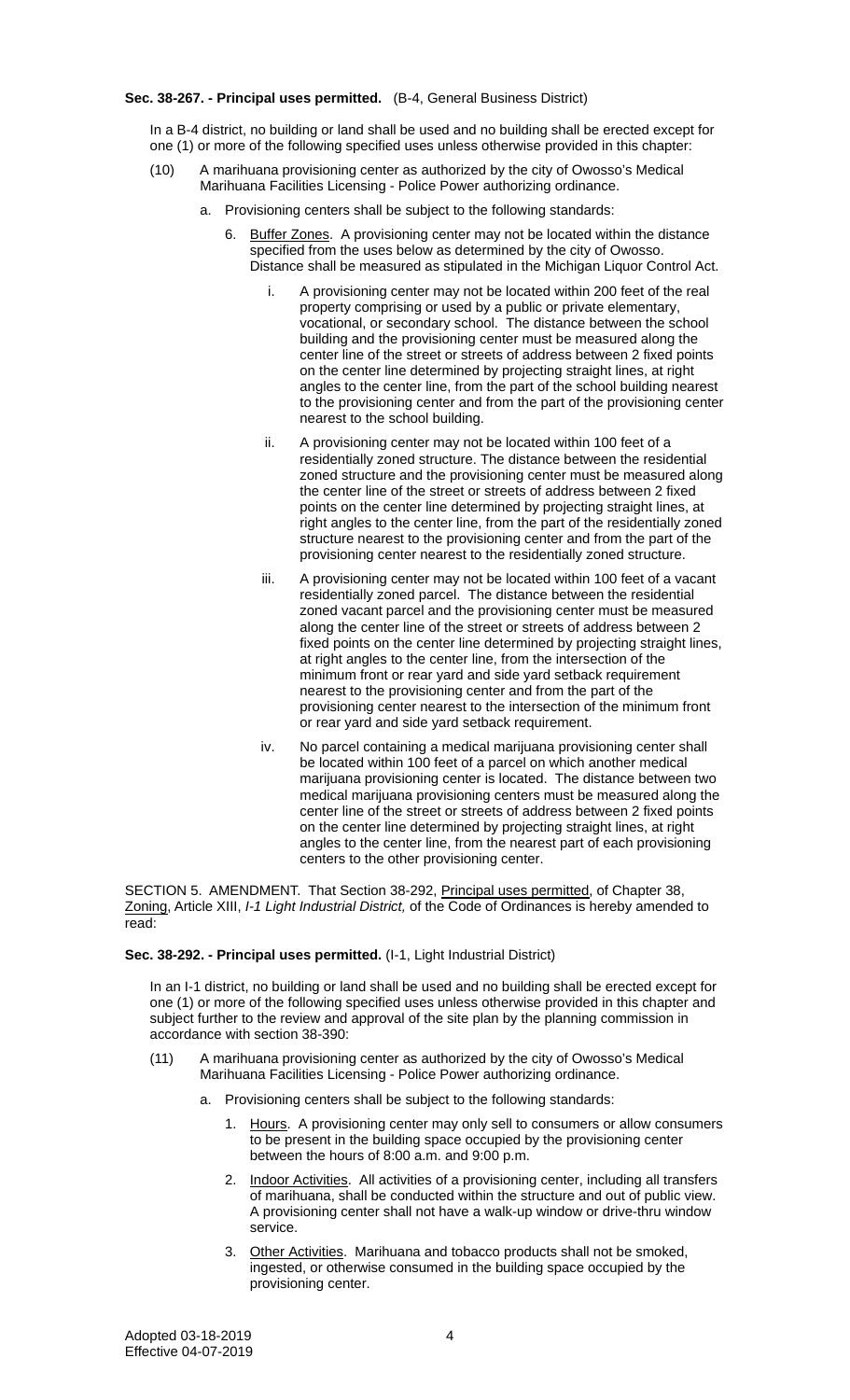- 4. Nonconforming Uses. A provisioning center may not locate in a building in which a nonconforming retail use has been established in any district.
- 5. Physical Appearance. The exterior appearance of the structure shall remain compatible with the exterior appearance of structures already constructed or under construction within the immediate area, and shall be maintained so as to prevent blight or deterioration or substantial diminishment or impairment of property values within the immediate area.
- 6. Buffer Zones. A provisioning center may not be located within the distance specified from the uses below as determined by the city of Owosso. Distance shall be measured as stipulated in the Michigan Liquor Control Act as follows:
	- i. A provisioning center may not be located within 200 feet of the real property comprising or used by a public or private elementary, vocational, or secondary school. The distance between the school building and the provisioning center must be measured along the center line of the street or streets of address between 2 fixed points on the center line determined by projecting straight lines, at right angles to the center line, from the part of the school building nearest to the provisioning center and from the part of the provisioning center nearest to the school building.
	- ii. A provisioning center may not be located within 100 feet of a residentially zoned structure. The distance between the residential zoned structure and the provisioning center must be measured along the center line of the street or streets of address between 2 fixed points on the center line determined by projecting straight lines, at right angles to the center line, from the part of the residentially zoned structure nearest to the provisioning center and from the part of the provisioning center nearest to the residentially zoned structure.
	- iii. A provisioning center may not be located within 100 feet of a vacant residentially zoned parcel. The distance between the residential zoned vacant parcel and the provisioning center must be measured along the center line of the street or streets of address between 2 fixed points on the center line determined by projecting straight lines, at right angles to the center line, from the intersection of the minimum front or rear yard and side yard setback requirement nearest to the provisioning center and from the part of the provisioning center nearest to the intersection of the minimum front or rear yard and side yard setback requirement.
	- iv. No parcel containing a medical marijuana provisioning center shall be located within 100 feet of a parcel on which another medical marijuana provisioning center is located. The distance between two medical marijuana provisioning centers must be measured along the center line of the street or streets of address between 2 fixed points on the center line determined by projecting straight lines, at right angles to the center line, from the nearest part of each provisioning centers to the other provisioning center.
- 7. Odor. As used in this subsection, building means the building, or portion thereof, used for a provisioning center.
	- i. The building shall be equipped with an activated carbon filtration system for odor control to ensure that air leaving the building through an exhaust vent first passes through an activated carbon filter.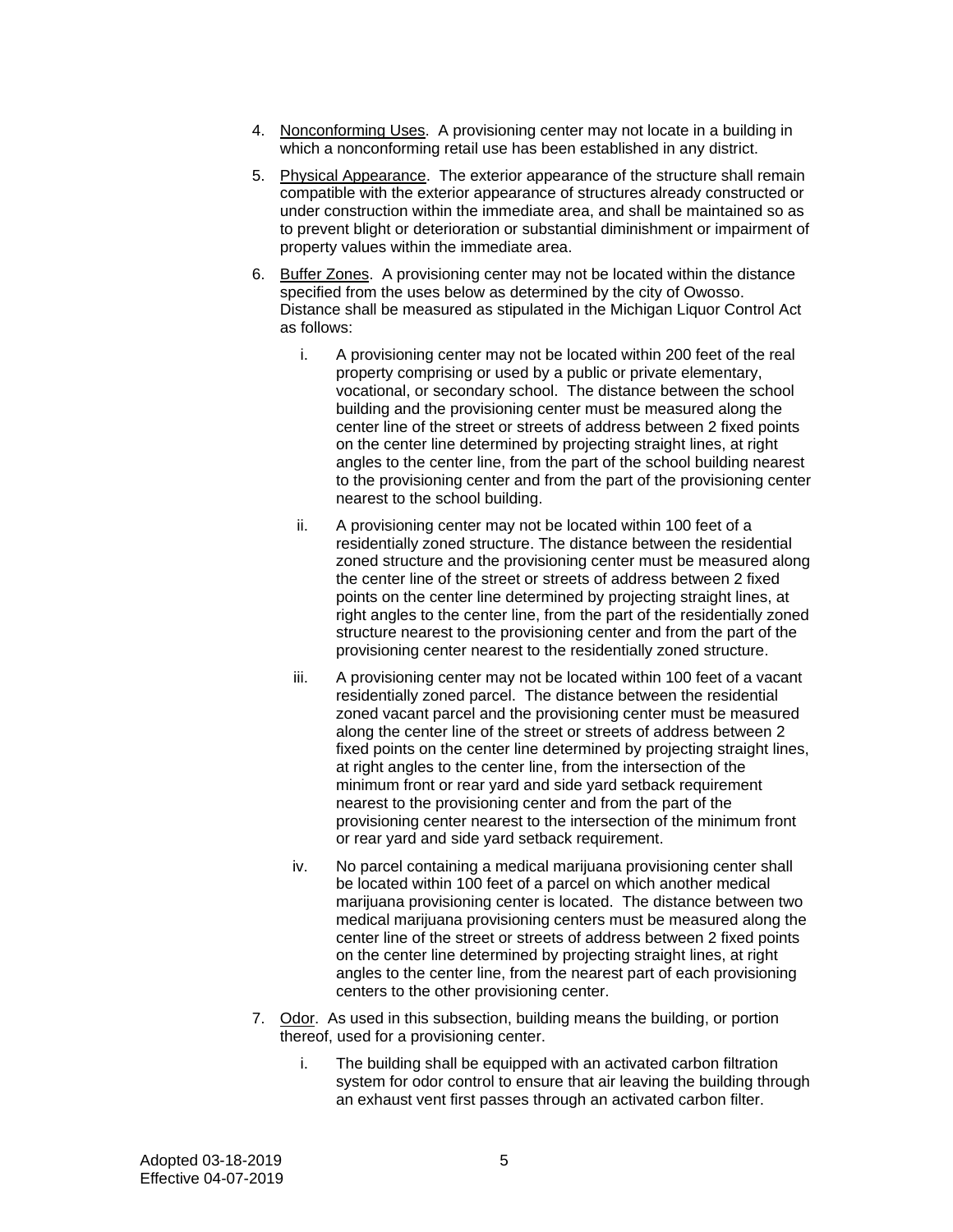- ii. The filtration system shall consist of one or more fans and activated carbon filters. At a minimum, the fan(s) shall be sized for cubic feet per minute (CFM) equivalent to the volume of the building (length multiplied by width multiplied by height) divided by three. The filter(s) shall be rated for the applicable CFM.
- iii. The filtration system shall be maintained in working order and shall be in use. The filters shall be changed a minimum of once every 365 days.
- iv. Negative air pressure shall be maintained inside the building.
- v. Doors and windows shall remain closed, except for the minimum time length needed to allow people to ingress or egress the building.
- vi. An alternative odor control system is permitted if the special use applicant submits and the municipality accepts a report by a mechanical engineer licensed in the State of Michigan demonstrating that the alternative system will control odor as well or better than the activated carbon filtration system otherwise required. The municipality may hire an outside expert to review the alternative system design and advise as to its comparability and whether in the opinion of the expert it should be accepted.
- (12) Marihuana growers, processor, safety compliance facility or secure transporter as authorized by the city of Owosso's Medical Marihuana Facilities Licensing - Police Power authorizing ordinance shall be subject to the following standards:
	- a. Minimum Yard Depth/Distance from Lot Lines. Minimum yard depth/distance from lot lines shall adhere to measurement requirements as listed in Article XVI. –Schedule of Regulations for each zoning designation as listed.
	- b. Indoor Growing and Processing. In the I-1 light industrial district, marihuana growing shall be located entirely within a fully enclosed, secure, indoor facility or greenhouse with rigid walls, a roof, and doors. Marihuana processing shall be located entirely within one or more completely enclosed buildings.
	- c. Maximum Building Floor Space. The following maximum building floor space shall apply in the I-1 light industrial district:
		- 1. If only a portion of a building is authorized for use in marihuana growing or processing, a partition wall at least seven feet in height, or a height as required by the applicable building codes, whichever is greater, shall separate the marihuana growing or processing space from the remainder of the building. A partition wall must include a door, capable of being closed and locked, for ingress and egress between the marihuana growing or processing space and the remainder of the building.
	- d. Lighting. Lighting shall be regulated as follows:
		- 1. Light cast by light fixtures inside any building used for marihuana growing or marihuana processing shall not be visible outside the building from 7:00 p.m. to 7:00 a.m. the following day.
		- 2. Outdoor marihuana grow lights shall not be illuminated from 7:00 p.m. to 7:00 a.m. the following day.
	- e. Odor. As used in this subsection, building means the building, or portion thereof, used for marihuana growing or marihuana processing.
		- 1. The building shall be equipped with an activated carbon filtration system for odor control to ensure that air leaving the building through an exhaust vent first passes through an activated carbon filter.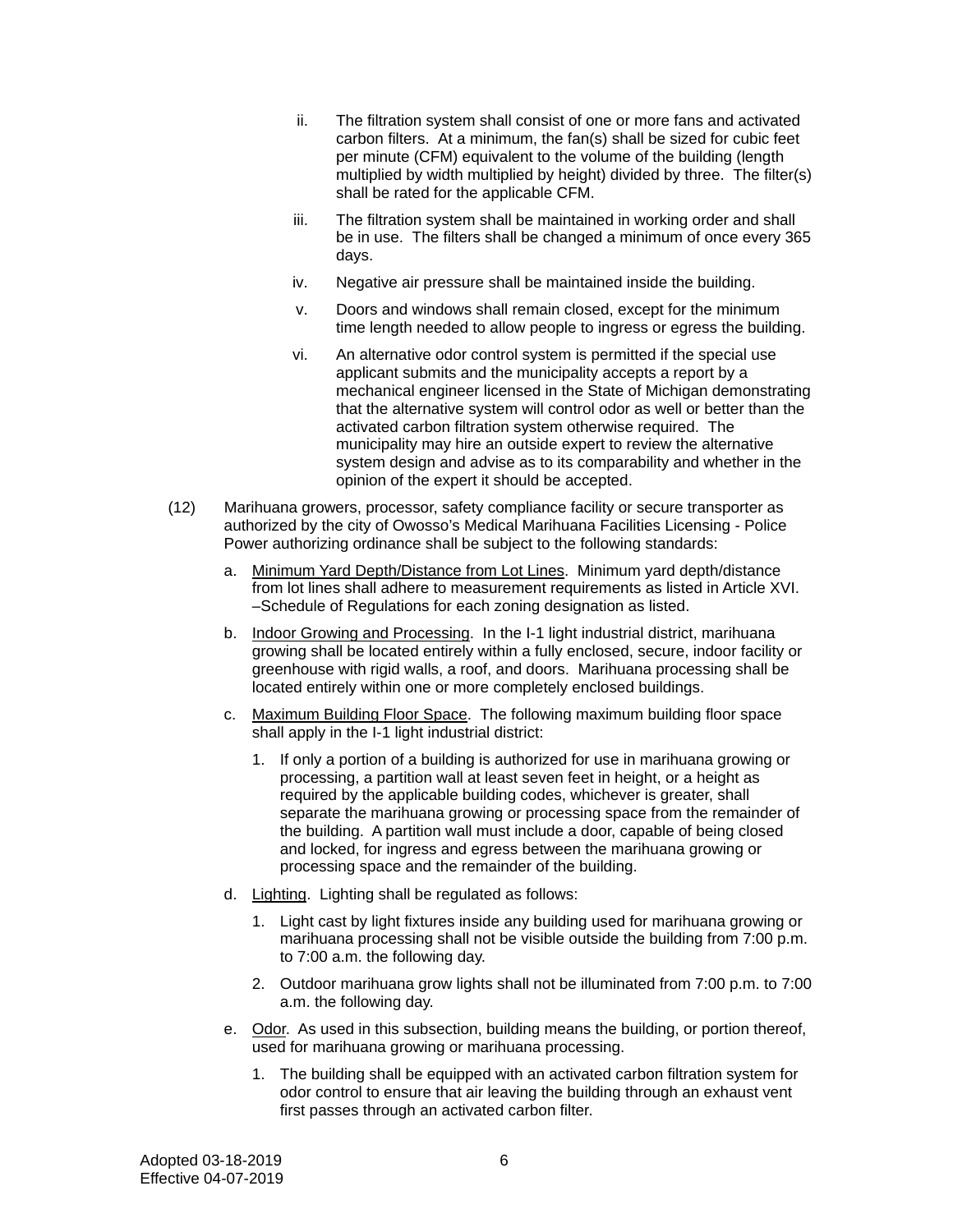- 2. The filtration system shall consist of one or more fans and activated carbon filters. At a minimum, the fan(s) shall be sized for cubic feet per minute (CFM) equivalent to the volume of the building (length multiplied by width multiplied by height) divided by three. The filter(s) shall be rated for the applicable CFM.
- 3. The filtration system shall be maintained in working order and shall be in use. The filters shall be changed a minimum of once every 365 days.
- 4. Negative air pressure shall be maintained inside the building.
- 5. Doors and windows shall remain closed, except for the minimum length of time needed to allow people to ingress or egress the building.
- 6. An alternative odor control system is permitted if the applicant submits and the municipality accepts a report by a mechanical engineer licensed in the state of Michigan demonstrating that the alternative system will control odor as well or better than the activated carbon filtration system otherwise required. The municipality may hire an outside expert to review the alternative system design and advise as to its comparability and whether in the opinion of the expert it should be accepted.
- f. Security Cameras. Security cameras must be used and shall be directed to record only the subject property and may not be directed to public rights-of-way as applicable, except as required to comply with licensing requirements of the state of Michigan. Recordings shall be kept for 90 days.
- g. Buffer Zones. A provisioning center may not be located within the distance specified from the uses below as determined by the city of Owosso. Distance shall be measured as stipulated in the Michigan Liquor Control Act as follows:
	- 1. A provisioning center may not be located within 200 feet of the real property comprising or used by a public or private elementary, vocational, or secondary school. The distance between the school building and the provisioning center must be measured along the center line of the street or streets of address between 2 fixed points on the center line determined by projecting straight lines, at right angles to the center line, from the part of the school building nearest to the provisioning center and from the part of the provisioning center nearest to the school building.
	- 2. A provisioning center may not be located within 100 feet of a residentially zoned structure. The distance between the residential zoned structure and the provisioning center must be measured along the center line of the street or streets of address between 2 fixed points on the center line determined by projecting straight lines, at right angles to the center line, from the part of the residentially zoned structure nearest to the provisioning center and from the part of the provisioning center nearest to the residentially zoned structure.
	- 3. A provisioning center may not be located within 100 feet of a vacant residentially zoned parcel. The distance between the residential zoned vacant parcel and the provisioning center must be measured along the center line of the street or streets of address between 2 fixed points on the center line determined by projecting straight lines, at right angles to the center line, from the intersection of the minimum front or rear yard and side yard setback requirement nearest to the provisioning center and from the part of the provisioning center nearest to the intersection of the minimum front or rear yard and side yard setback requirement.
	- 4. No parcel containing a medical marijuana provisioning center shall be located within 100 feet of a parcel on which another medical marijuana provisioning center is located. The distance between two medical marijuana